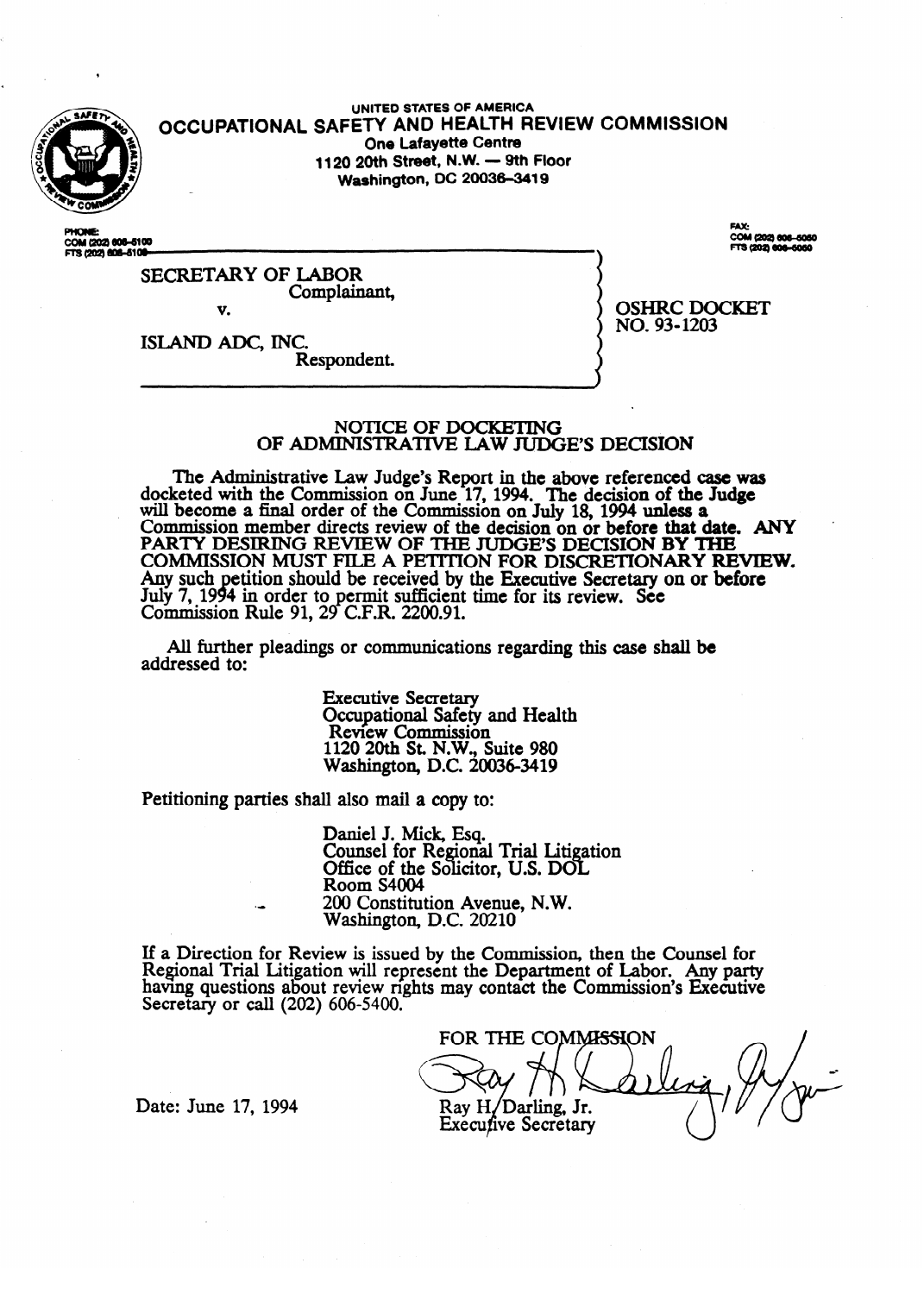## DOCKET NO. 93-1203

## NOTICE IS GIVEN TO THE FOLLOWING:

Daniel J. Mick, Esq. Counsel for Regional Trial Litigation Office of the Solicitor, U.S. DOI Room S4004 200 Constitution Ave., N.W. Washington, D.C. 20210

Patricia Rodenhausen, Regional Solicitor Office of the Solicitor, 201 Varick, Room 707 New York, NY 10014 Esq. U.S. DOL

Burton W. Stone, Esquire 500 Old Country Road Garden City, NY 11530

.

Michael H. Schoenfeld Administrative Law Jud Occupational Safety and e Health Review Commission One Lafayette Centre 1120 20th St. N.W., Suite 990 Washington, DC 20036 3419

00108908831:02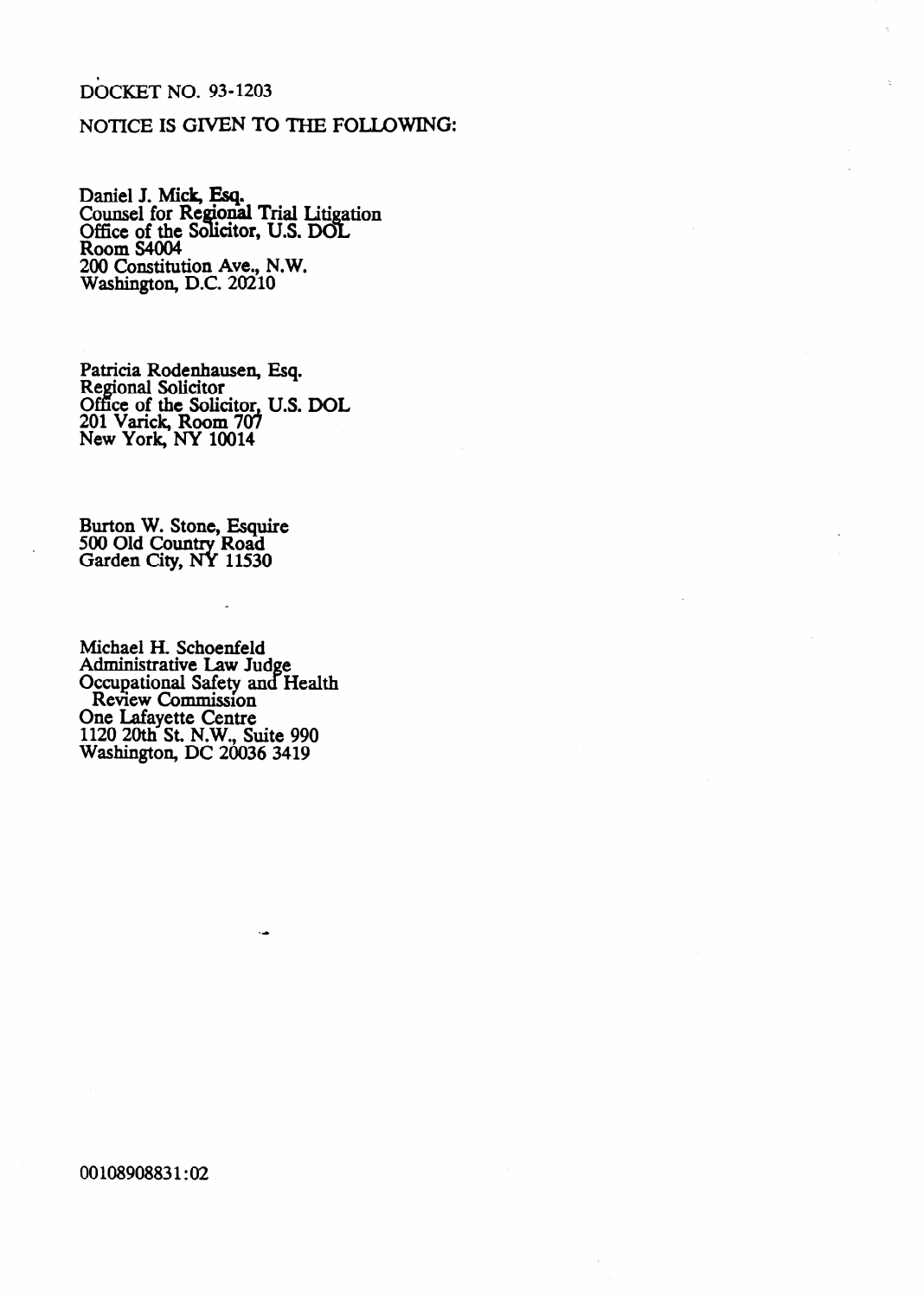

#### **UNITED STATES OF AMERICA OCCUPATIONAL SAFETY AND HEALTH REVIEW COMMISSION One Lafayette Centre 1120 20th Street, N.W. - 9th Floor Washington, Dc 20036-3419**

l .,  $\ddot{\cdot}$ . 0 . . . ×.

.

 $\ddot{\phantom{0}}$ .

.  $\ddot{\cdot}$ .

COM (202) 606-5100 FTS (202) 606-6100

COM (202) 806-5050 TS (202) 606-6050

SECRETARY OF LABOR,

Complainant,

v.  $\qquad \qquad$  :

**OSHRC Docket No. 93-1203** 

ISLAND ADC, INC.,

Respondent. .

Appearances:

.

Luis A. Micheli, Esq. Office of the Solicitor U.S. Department of Labor For Complainant

Burton W. Stone, Esq. Garden City, New **York**  For Respondent

Before: Administrative Law Judge Michael H. Schoenfeld

## **DECISION AND ORDER**

### Background and Procedural History

This case arises under the Occupational Safety and Health Act of 1970, 29 U.S.C. § § 651 - 678 (1970) ("the Act").

Having had its worksite inspected by a compliance officer of the Occupational Safety and Health Administration on or about January 29, February 3 and February 11, 1993<sup>1</sup>,

<sup>&</sup>lt;sup>1</sup> Request for Admissions,  $\P$  1. The ruling made at hearing denying the Secretary's motion (Tr. 6) is hereby reversed. Inasmuch as Respondent never responded at all to the Secretary's Request for Admissions, each and every request made therein is deemed to have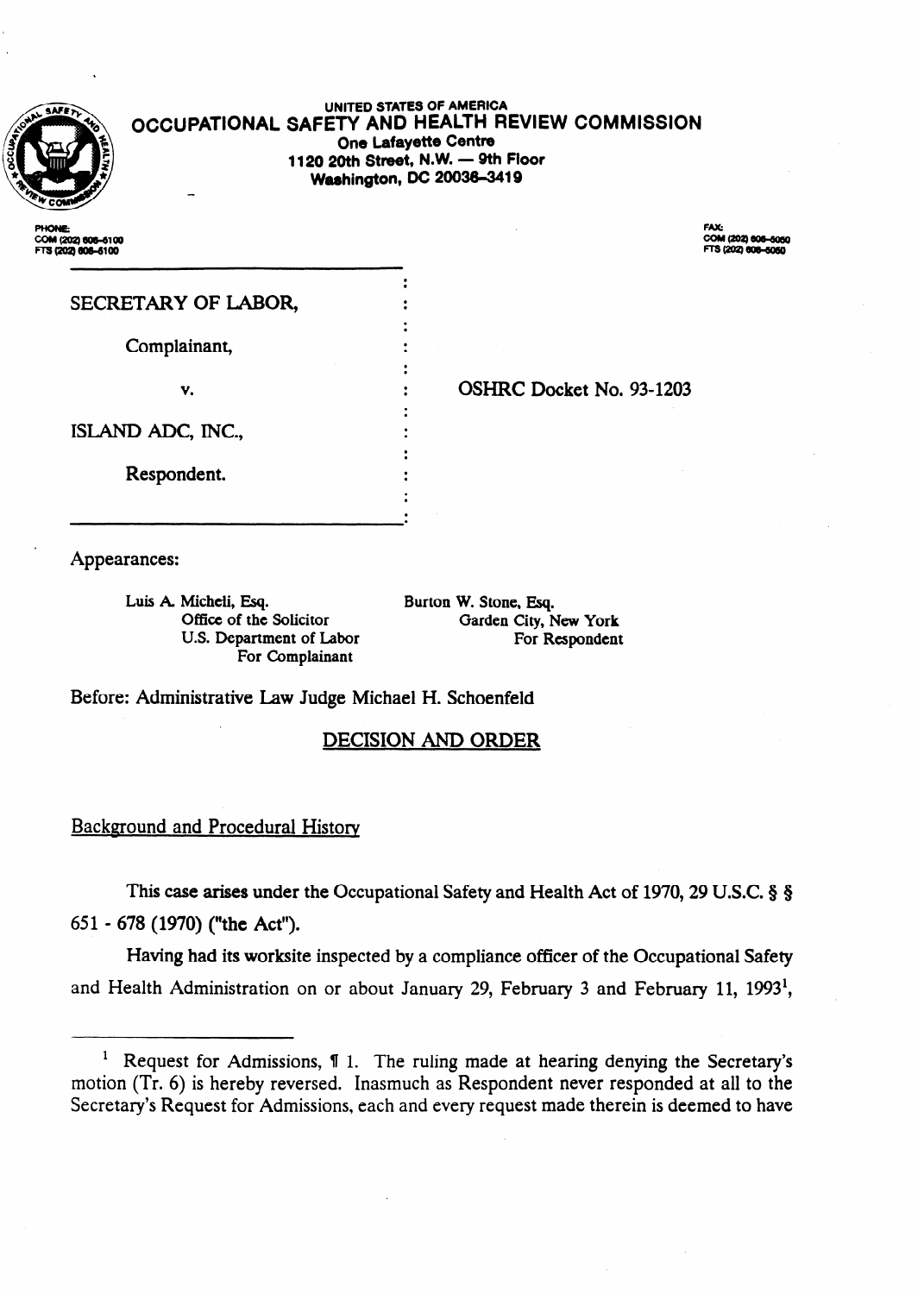Island ADC, Co., Inc., ("Respondent") was issued one citation alleging four serious violations of the Act. Penalties totalling \$3125.00 were proposed by the Secretary. Respondent timely contested. FolIowing the filing of a complaint and answer and pursuant to a notice of hearing, the case came on to be heard on May 10, 1994, in New York, New York. No affected employees sought to assert party status.

#### **Jurisdiction**

Complainant alleges and Respondent does not deny that it is an employer engaged in construction related activities. Respondent does not deny that it uses tools, equipment and supplies which have moved in interstate commerce (Complaint, **11** II, III; Answer; Request for Admissions,  $\P\P$   $\hat{Z}$  & 3). I find that Respondent is engaged in a business affecting interstate commerce.

Based on the above finding, I conclude that Respondent is an employer within the meaning of  $\S 3(5)$  of the Act.<sup>2</sup> Accordingly, the Commission has jurisdiction over the subject matter and the parties.

# <u>Discussions</u>

At the outset of the hearing, Respondent indicated that it conceded the four violations had occurred as alleged and that it wished to exercise its right to have a hearing  $\sum_{i=1}^{\infty}$  only as to the approximately the approximately  $\sum_{i=1}^{\infty}$ 5). The Secretary did not object.<br>The violative conditions which existed and the penalties proposed by the Secretary

The violative conditions which existed and the penalties proposed by the Secretary

Item  $1 - An$  electric tool (a cutter) connected via an extension cord was missing the ground pin thus was not grounded.  $(29 \text{ C.F.R. § } 1926.404(f)(6)$ .) Penalty proposed: \$500.

grounded. (29 C.F.R.5 1926.404) pin thus was not grounded. (29 C.F.R.5 1926.404) proposed: \$500.0 penalty prop

been admitted. Rule 54(b), 29 C.F.R. § 2200.54(b) (1993).

<sup>2</sup> Title 29 U.S.C. § 652(5).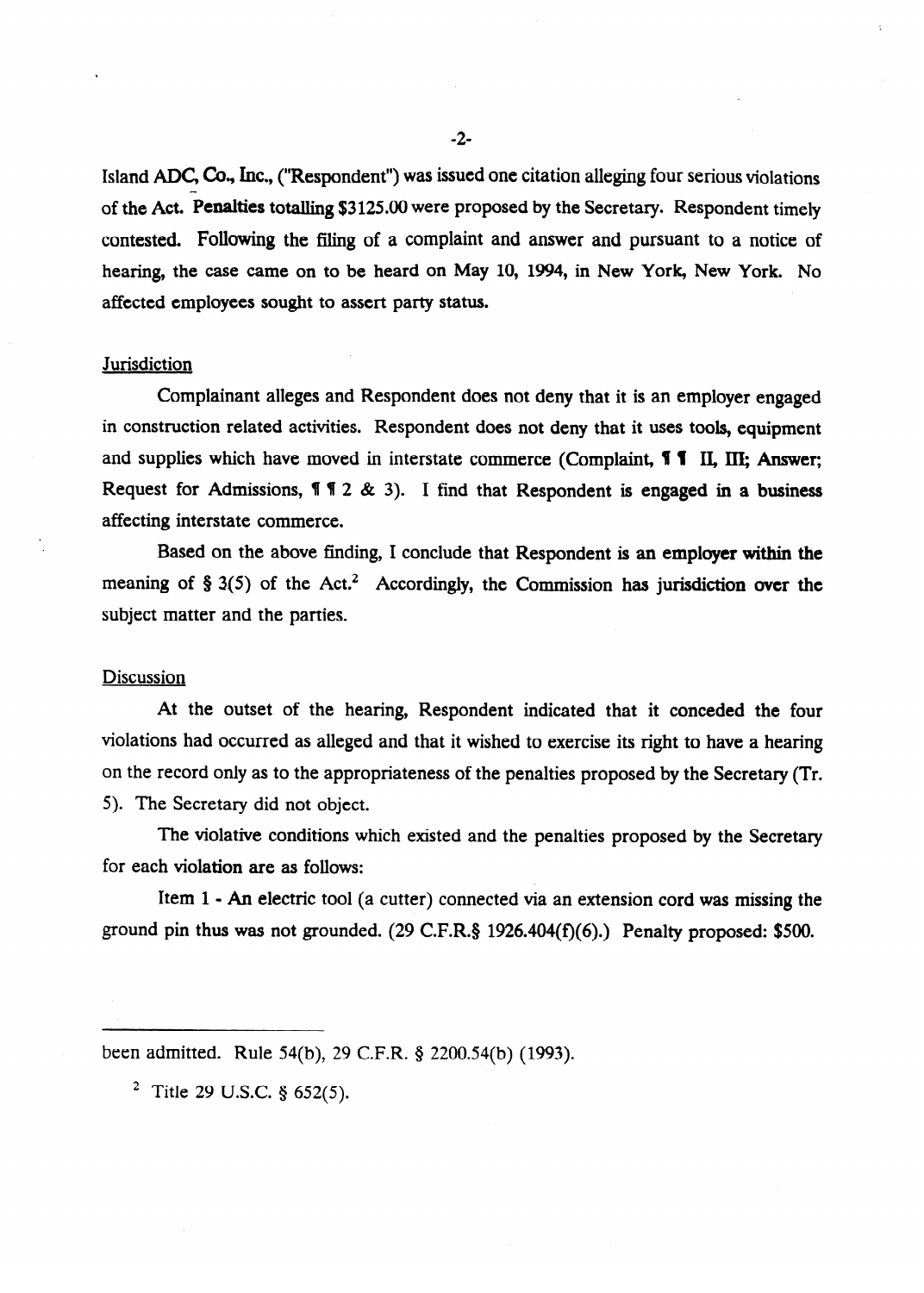Item  $2 - A$  scaffold 5 ft. high did not have guardrails. (29 C.F.R. § 1926.451(a)(4).) Penalty proposed: \$875.

Item  $3$  - Casters on the scaffold were not locked. (29 C.F.R.  $\frac{9}{2}$  1926.451(e)(8).) Penalty proposed: \$875.

Item 4 - A stairway was not equipped with a handrail along the unprotected side. (29 C.F.R. 5 1926.1052(c)(l).) Penalty proposed: \$ 875.

Under § 17(j) of the Act, 29 U.S.C. § 666(j), the Commission has the

authority to assess all civil penalties provided in this section, with respect to the size of the business of the employer being charged, the gravity of the violation, the good faith of the charged, the gravity of the violation, the good faith of the employer, and the history of previous violations.

Where the record contains little relevant information concerning the factors set out above, the Commission has "given [the respondent] the benefit of the doubt on each of these three factors in determining an appropriate penalty." Moser Construction Co., 15 BNA OSHC ..<br>...  $1400, 1410, 1400, 1020, 1991,$ 

The OSHA supervisor who reviewed the citations prior to their issuance, testified as to how she calculated the proposed penalty as to each of the four items. In each case she<br>started with a "gravity based" amount and, following the formula in the Field Operations Manual, gave Respondent "adjustments (reductions)" for its small size, good faith and history of no prior violations." These adjustments were based on a company of 85 employees with 26 at this particular work site (Tr. 12-13). She testified that if she were aware that Respondent operated under at least one other name and had had prior violations under that name, the "adjustment" for history would have been different (Tr. 9, 12-13). Based on her calculations, the Secretary proposed the penalty amounts contained in the citation.

Respondent argued that as a sub-contractor on multi-employer work sites its employees often face conditions which were created by other contractors over which it has no control. It also argued that it is required by many of its contracts in the New York area to "hire" from the local union hiring hall a number of employees equal to the number of its "regular" employees it assigns to the site. Respondent points out that no matter how much it trains its "regular" employees, the requirement to "hire" from the hiring hall means that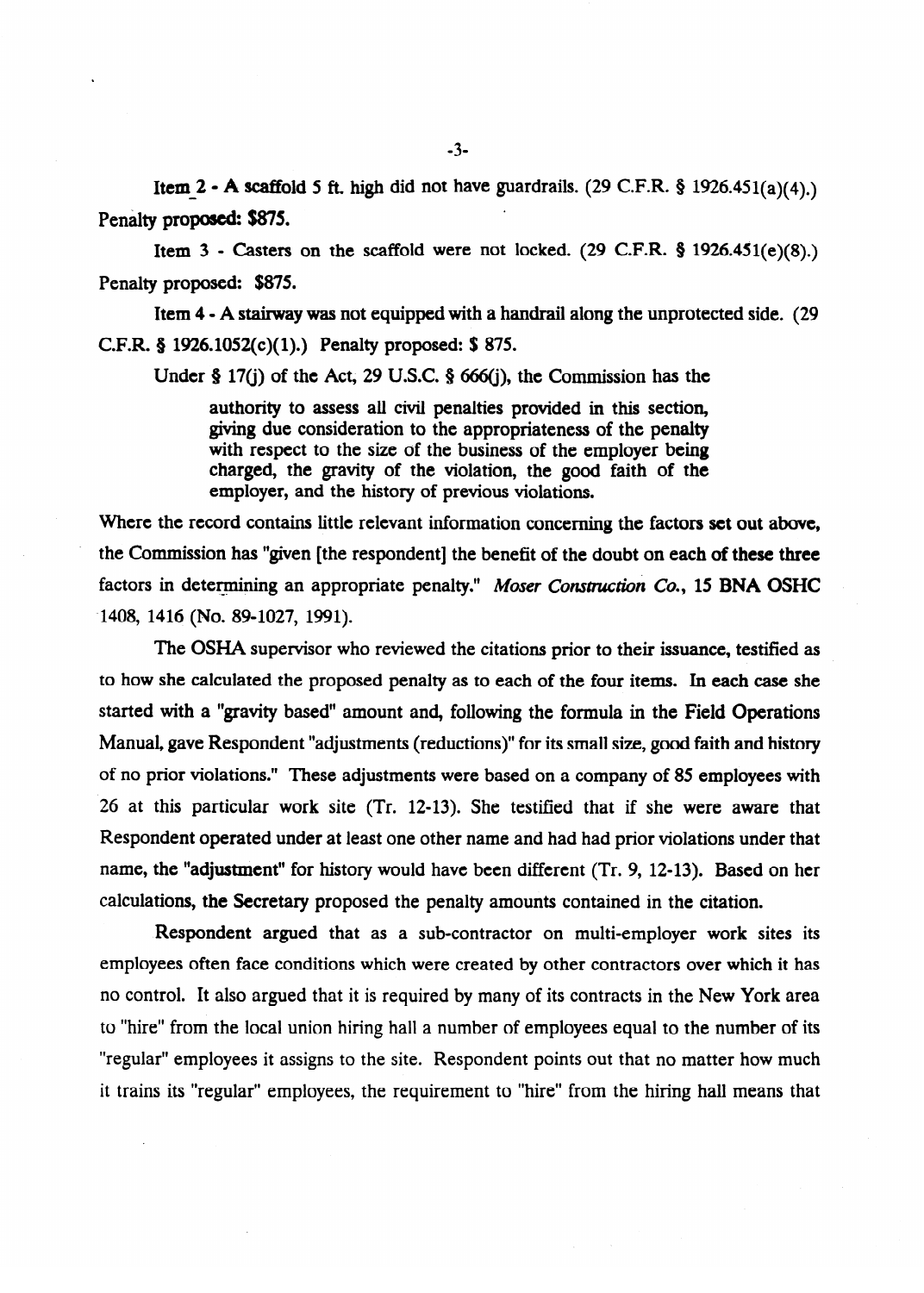**they get** individuals they do not know had who have no long term commitment to Respondent. These employees, who may be with Respondent for only a day or two, cannot be trained economically.

Respondents "defenses" do not demonstrate particular good faith nor do they warrant reduction in the proposed penalties. In order to avoid liability under the Act, a noncontrolling, noncreating subcontractor, such as Respondent, must show either that its exposed employees were protected by other realistic measures taken as an alternative to literal compliance with the cited standard or that it did not have, nor with the exercise of reasonable diligence could have had, notice that the condition was hazardous. *Atming-Johnson Co. v. OSHRC,* 516 F.2d 1081, 3 BNA OSHC 1166 (7th Cir. 1975). In this case Respondent has shown neither.

Moreover, the fact that Respondent has constantly changing personnel on its worksite should heighten its responsibility for at least basic safety training. To accept Respondent's position would-be to agree that temporary or hiring hall employees are somehow entitled to less protection from hazardous conditions than are a respondent's "regular" employees.

Even though Respondent is to be given any "benefit of the doubt," this record contains little information as to the penalty assessment factors, and if anything, demonstrates why the penalties might be increased, at least as to the one item mistakenly failed to be identified as repeated.<sup>3</sup>

In sum, the penalties as proposed by the Secretary are deemed to be appropriate.

#### FINDINGS OF FACT

AU findings of fact necessary for a determination of all relevant issues have been made above. Fed. R. Civ. P. 52(a). All proposed findings of fact and conclusions of law inconsistent with this decision are hereby denied.

. .

Amending the item now to "repeated" by a post-hearing amendment would be prejudicial and basically unfair to Respondent.